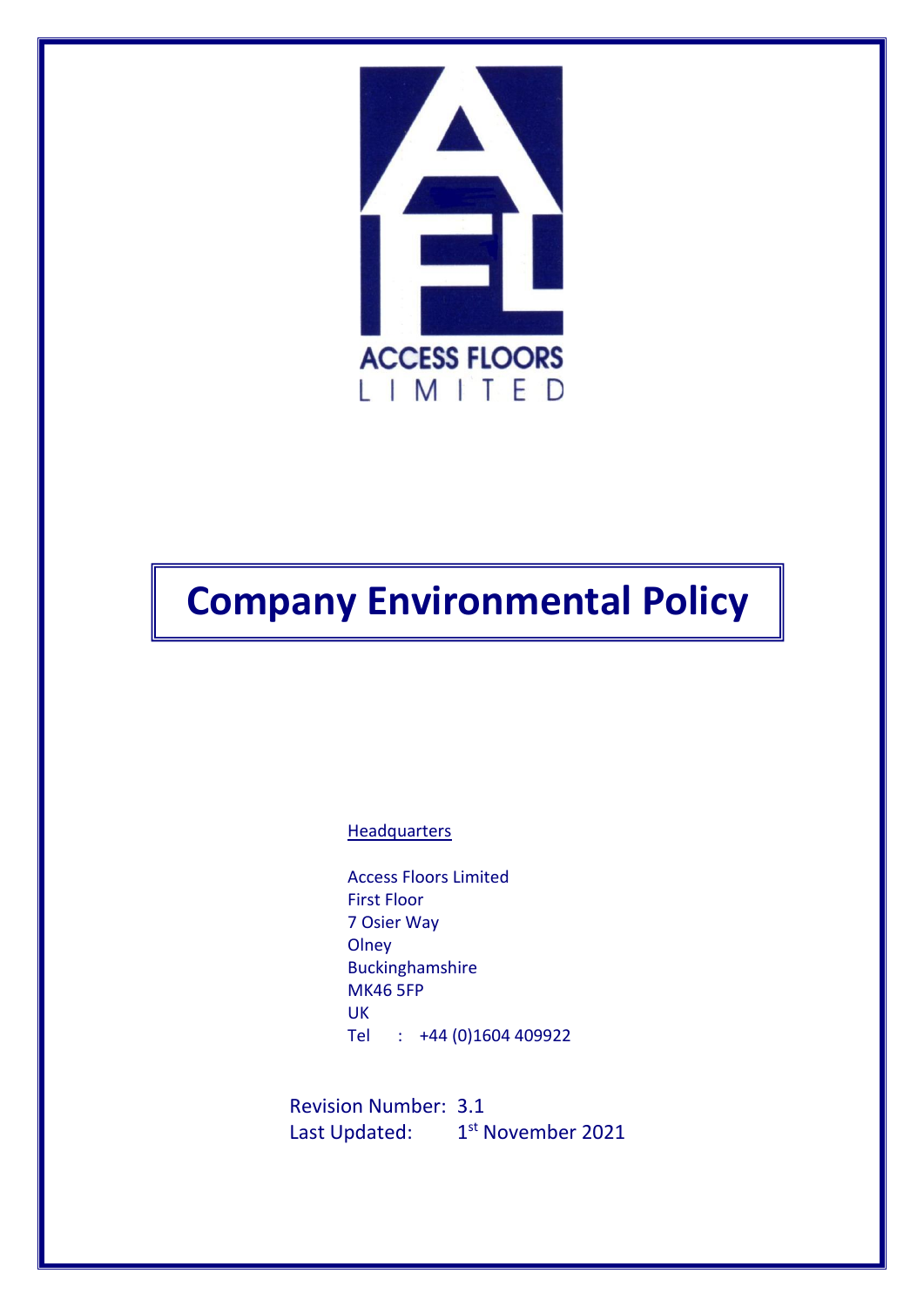## Access Floors Limited First Floor, 7 Osier Way, Olney, MK46 5FP

Tel: +44 (0)1604 409922



### **Environmental Policy – General Statement**

Access Floors Limited will control its activities to avoid causing unnecessary or unacceptable risk to the safety of all employees, customers and the general public.

The concepts of Best Practical Environmental Options (BPEO) and duty of care will be implemented to establish high standards of operation in all the Company's activities, for which adherence will be mandatory. These will comply with or exceed regulatory controls or codes of practice where they are available.

Responsibility for safety, health and environment is ranked equally with that for research, development, production, sales and finance.

The Company has nominated a Director to be responsible for the implementation of this Policy. As part of this Policy, that Director has had prepared a document detailing the organisation and arrangements for carrying out of the Policy.

All levels of management and all employees must be aware of and comply with their responsibilities as defined in the afore-mentioned document.

Signed: ………………………………………. Stan Cuthbertson - Managing Director

Date: 1<sup>st</sup> November 2021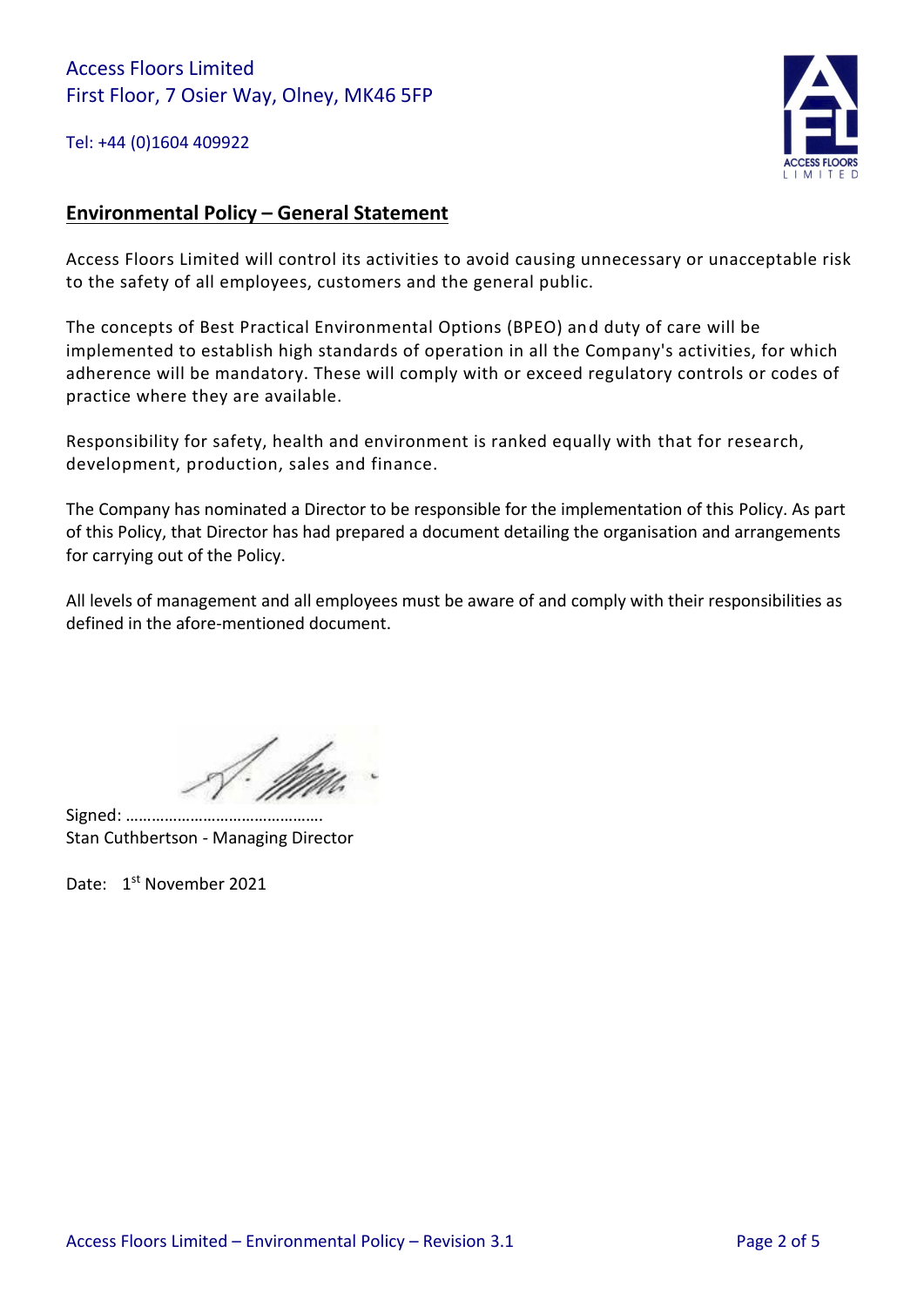Tel: +44 (0)1604 409922



#### **Environmental Policy – Policy Objectives**

Policy Objectives are:

- 1. To develop Health, Safety and Environmental awareness and individual responsibility amongst employees at all levels.
- 2. To encourage full and effective consultation on Health, Safety and Environmental matters.
- 3. To provide all employees with the information, instruction, training and supervision they need to work safely and effectively.
- 4. To maintain a safe and healthy working environment for employees with adequate facilities and arrangements for their welfare.
- 5. To prevent nuisance to the community and to avoid damage to the environment.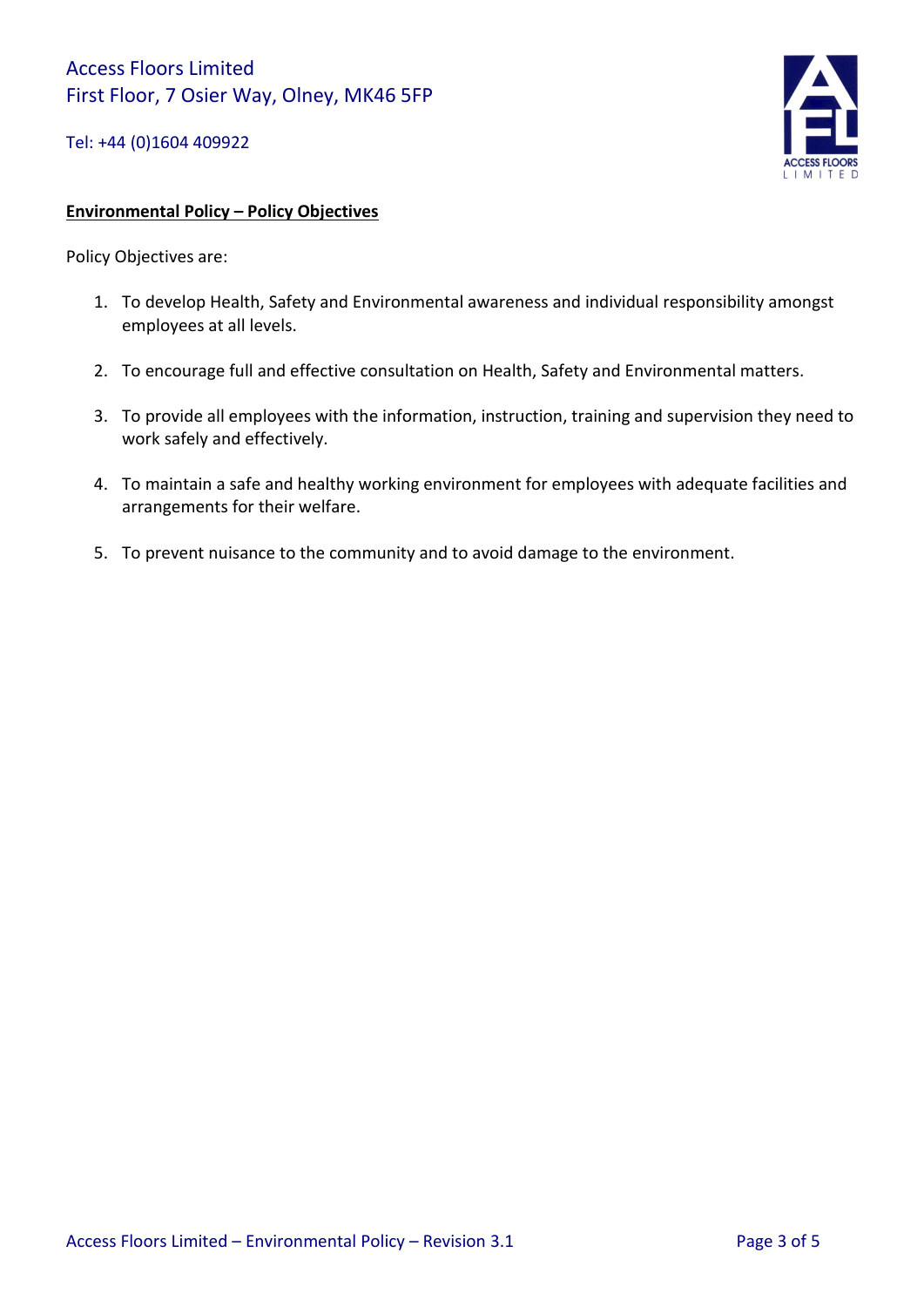#### Tel: +44 (0)1604 409922



#### **Environmental Policy - Arrangements**

- 1. Environmental matters must be properly considered in all new developments and procedures, paying particular attention to the requirements of the Environmental Protection Act 1990.
- 2. Operate and update on a regular basis systems and procedures for both operations and their monitoring to ensure adherence to the Policy.
- 3. Make all employees aware of our Environmental Policy, whilst providing suitable training to improve environmental awareness, and allocate clear responsibilities.
- 4. Methods which have been established for monitoring and recording compliance with legal obligations in respect of routine liquid and gaseous effluent discharges and liquid and solid disposal should be detailed.
- 5. Methods used for the elimination of waste at source or recycling or reuse of materials should be included, paying particular attention to the possibilities for material substitution in processes.
- 6. Take the interests of the local community into account, with due regard for public perception and have a regular process of communication with the community where appropriate.
- 7. Make available to employees, customers, the public and statutory authorities relevant information about AFL activities that affect health, safety and the environment.
- 8. All abnormal occurrences with environmental implications should be recorded and investigated along with any complaints from the public.
- 9. Audit our adherence to the policy. This will be undertaken by line management on a regular basis using a formalised reporting system and on a annual basis by external consultants.
- 10. Particular attention will be paid to reducing the proliferation of superfluous paperwork, documents, wherever practical will be provided in electronic format only.